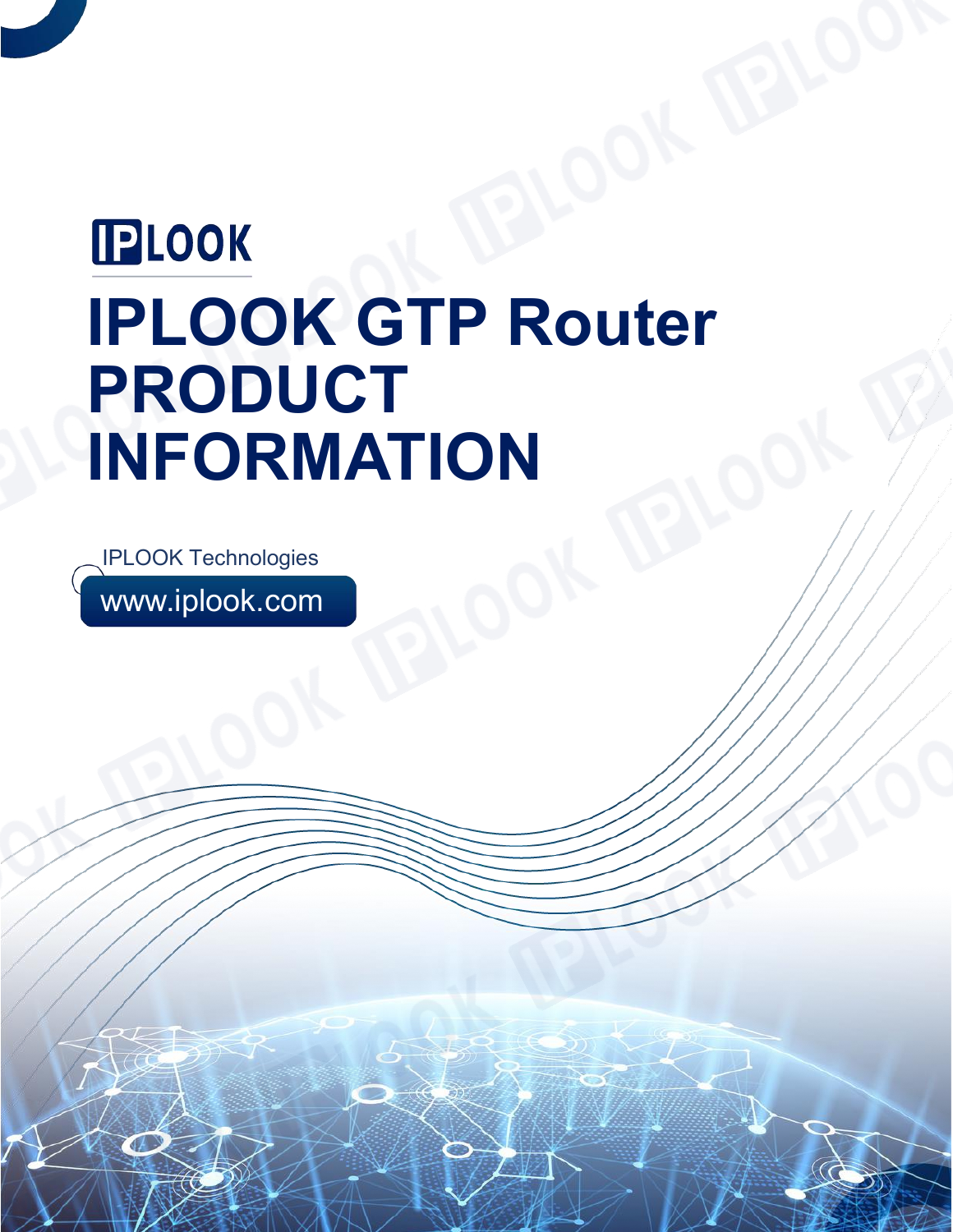

www.iplook.com

## **IPLOOK GTP Router Product Information**



IPLOOK Technologies / IPLOOK Technologies Co., Limited

Date (2020-02-01)

**Document Version (V1.4)**

IPLOOK Technologies Co., Limited Suite 1101, On Hong Commercial Building, 145 Hennessy Road, Wanchai Hong Kong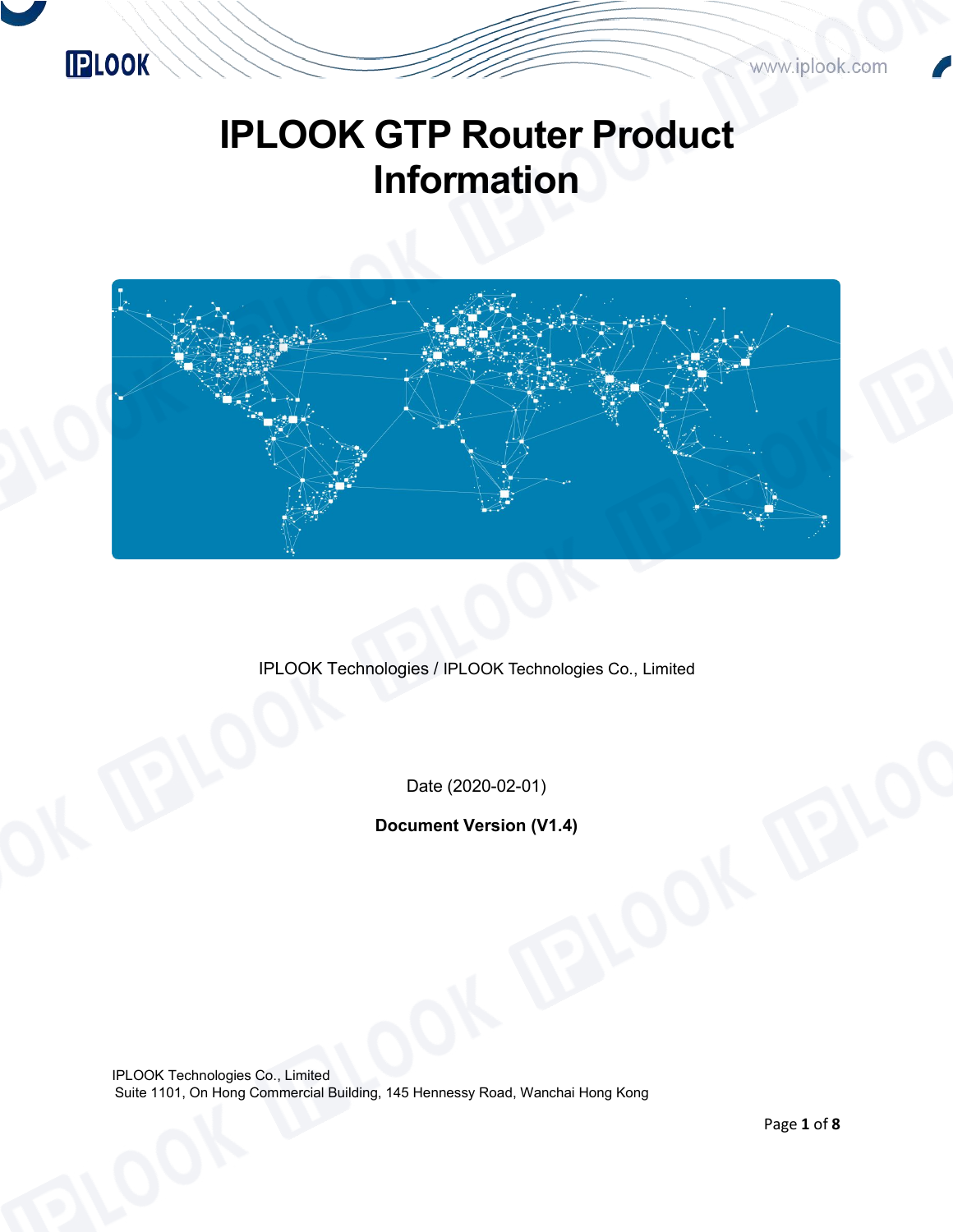

## **Contents**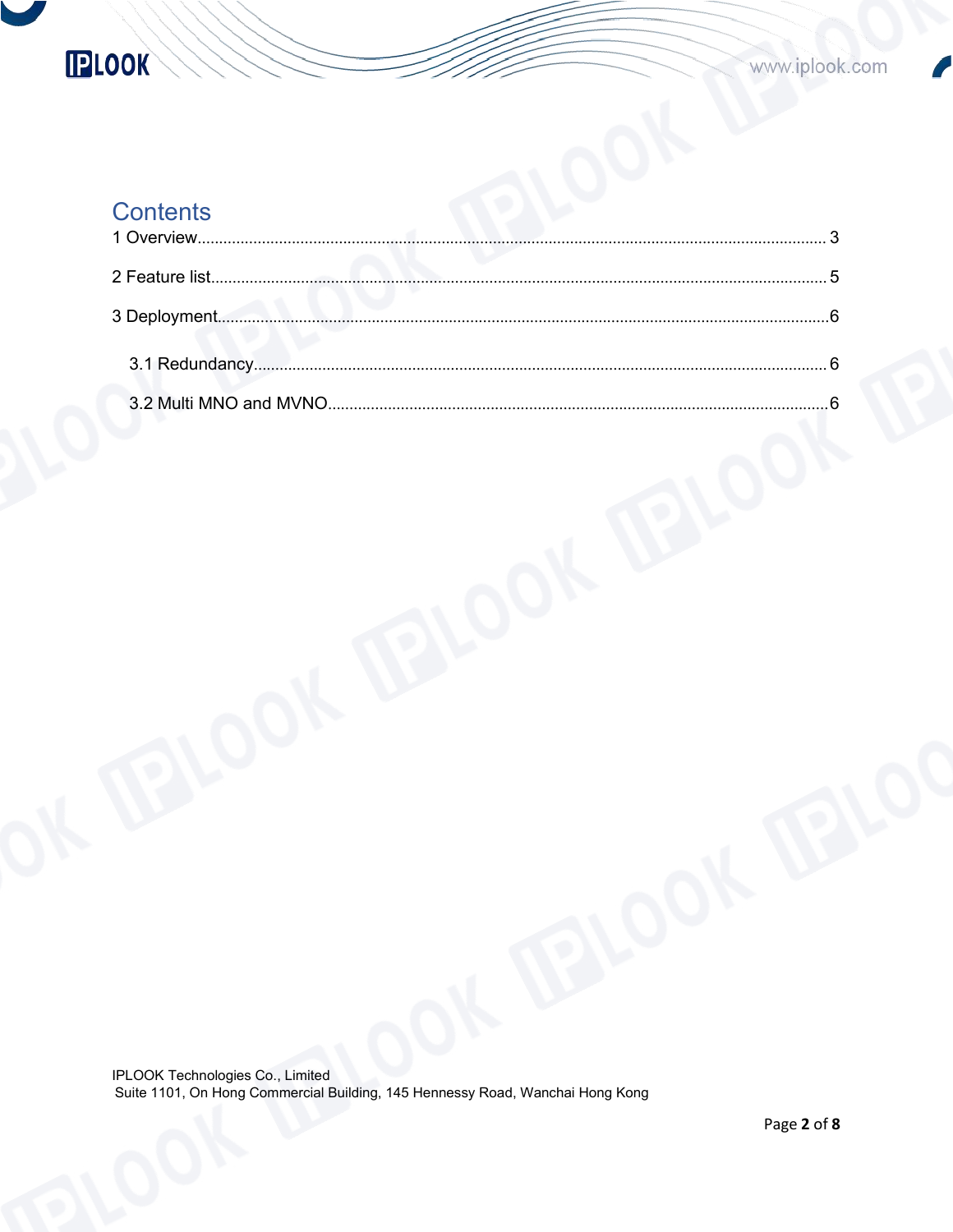### <span id="page-3-0"></span>**1 Overview**

GTP, the abbreviation of GPRS Tunneling Protocol, is a group of IP-based communications protocols used to carry general packet radio service (GPRS) within GSM, UMTS and LTE networks. IPLOOK GTP Router is a proxy for P-GW and GGSN nodes, as well as GTP-C and GTP-U traffic, which supports multi-MNO and MVNO.

The GTP control plane and user plane use a variety of messages for message interaction, such

as:

- Route management message
- Tunnel management message
- Location management messages
- Mobility Management Message
- Information Element IE (Information Element), etc.

The GPRS network is a bearer network transformed from the existing GSM network by adding some network elements (such as SGSN, GGSN). These network elements are collectively called GSN (GPRS Supporting Node).

To ensure the communication between newly added network elements and between these network elements and other networks, new interfaces collectively called G interfaces have been added. These interfaces are Gb, Gn, Gp, Gi and other data interfaces, Gr, Gs, Signaling interfaces such as Gd and Gf. In the application scenario of the USG9000, three interfaces, Gn, Gp, and Gi, need to be focused.

Gn: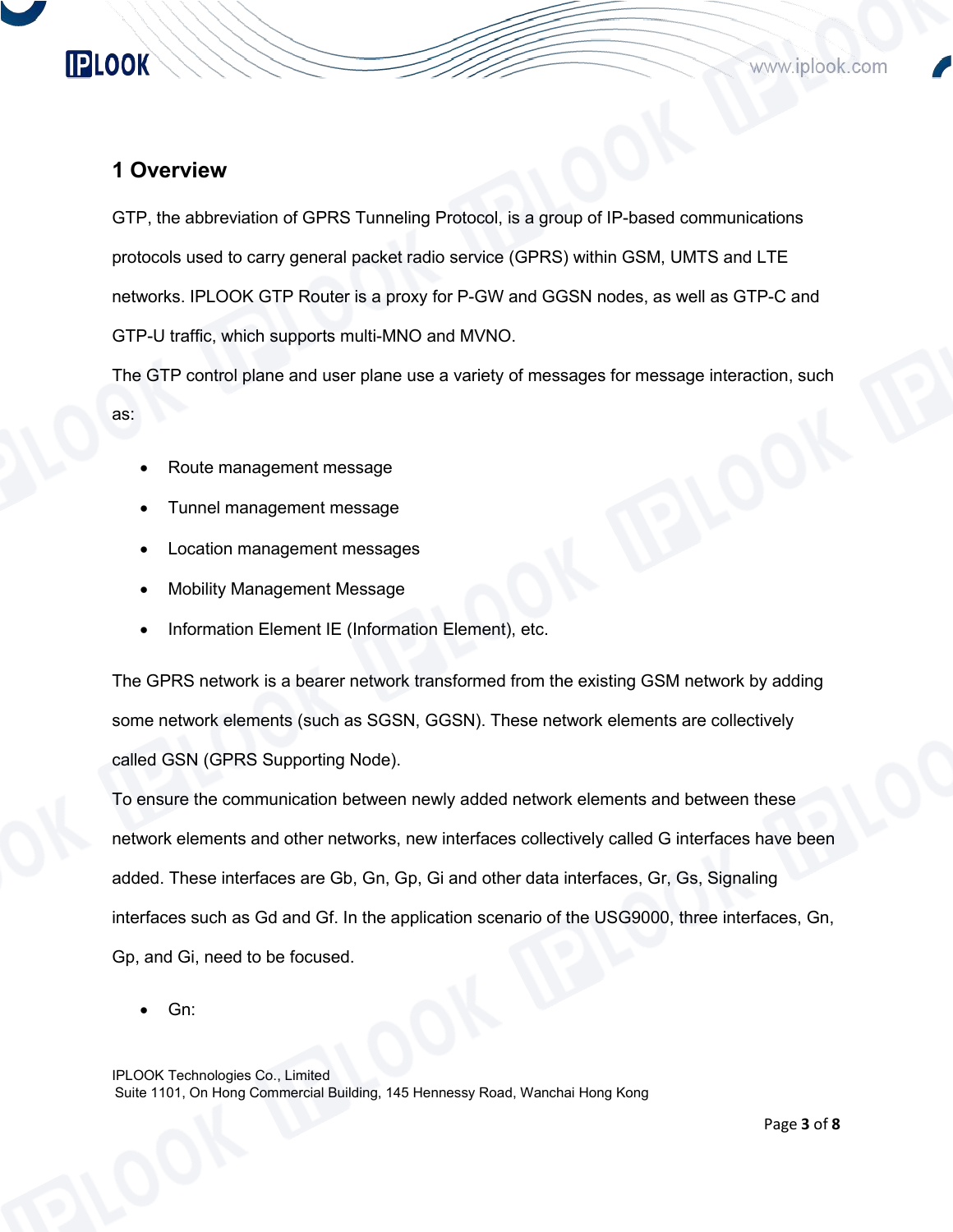The interface between different GSNs in the same PLMN. The Gn interface runs GTP (GPRS Tunneling Protocol) to ensure the intercommunication between SGSN and GGSN in the same PLMN.

Gp:

**IPLOOK** 

The interface between GSNs between different PLMNs is used to implement data roaming services between different PLMNs. The Gp interface runs the GTP protocol to ensure intercommunication between SGSN and GGSN between different PLMNs.

Gi:

The interface between GGSN and PDN. This interface realizes the interconnection between GPRS network and external data network. Gi interface runs IP protocol to ensure data transmission between GGSN and external network.

GTP is a tunnel protocol defined for Gn and Gp interfaces to support data communication between GSN. GTP is based on the UDP protocol, including GTP control plane (GTP-C) and GTP user plane (GTP-U).

GTP control plane (GTP-C)

In the control plane, the signaling mechanism is used to create, modify, and delete tunnels.

GTP user plane (GTP-U)

In the user plane, a tunnel mechanism is used to transmit user data packets.

GTP includes two versions, Version 0 and Version 1. The former belongs to the 3GPP Release 97 protocol and is used in GPRS networks; the latter belongs to the 3GPP Release 99 protocol and is used in 3G networks. GTP Version 1 is compatible with Version 0, and the two can be distinguished by the value of the version field in the GTP header.

IPLOOK Technologies Co., Limited

Suite 1101, On Hong Commercial Building, 145 Hennessy Road, Wanchai Hong Kong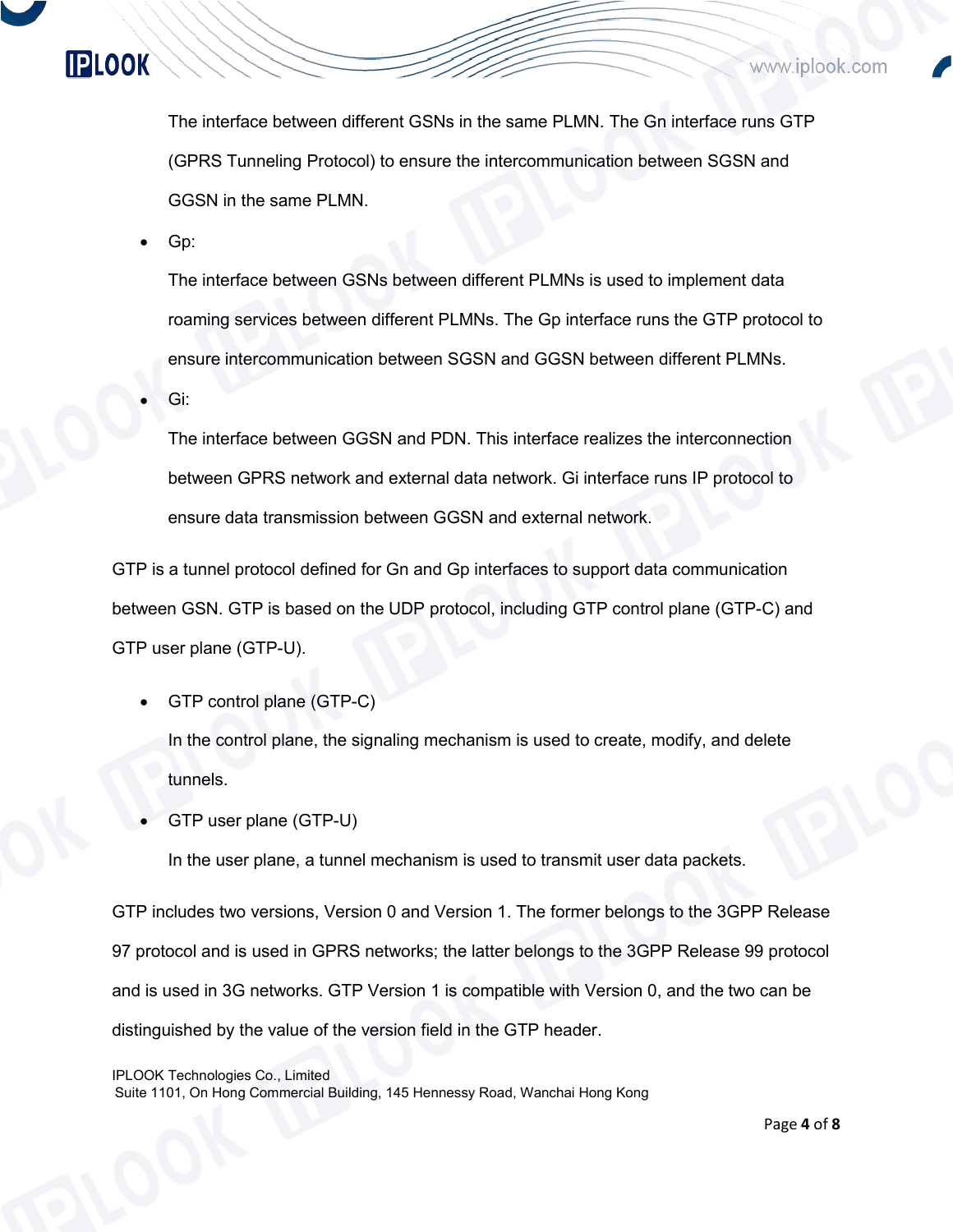## **IPLOOK**

In addition, GTP also includes GTP' protocol for charging.

## <span id="page-5-0"></span>**2** Feature list

| <b>Feature List</b>                                          | <b>Feature details</b>                                                                                                                           |  |
|--------------------------------------------------------------|--------------------------------------------------------------------------------------------------------------------------------------------------|--|
| 3GPP 23.401, 29.274 and 29.060 standards<br>compliant        |                                                                                                                                                  |  |
| Act as Proxy for PGW and GGSN nodes                          | • PGW/GGSN Reselection                                                                                                                           |  |
|                                                              | • Topology Hiding                                                                                                                                |  |
|                                                              | • Session Modification / Enforcement                                                                                                             |  |
| Operate as Proxy for both GTP-C and GTP-U<br>traffic         | Stateful GTP-C/GTP-U Termination                                                                                                                 |  |
| <b>Flexible Operator</b>                                     | • Simplify Home Routed Gateway Selection<br>(Outbound Roamers)<br>• Handle Roaming Interoperability Issues<br>• Traffic Inspection & Enforcement |  |
| Support GTPv2 and GTPv3                                      |                                                                                                                                                  |  |
| Supports Offline CDRs (Ga/Local) and Online<br>(Gy) Charging | Used for CDR reconciliation                                                                                                                      |  |
| Handles 2G, 3G and 4G GTP procedures                         | Including failures                                                                                                                               |  |
| All GTP IEs will be passed as unchanged where<br>possible    |                                                                                                                                                  |  |
| Supports S5, S8, Gn, Gp GTP interfaces                       |                                                                                                                                                  |  |
| <b>Stateful Geo Redundancy</b>                               |                                                                                                                                                  |  |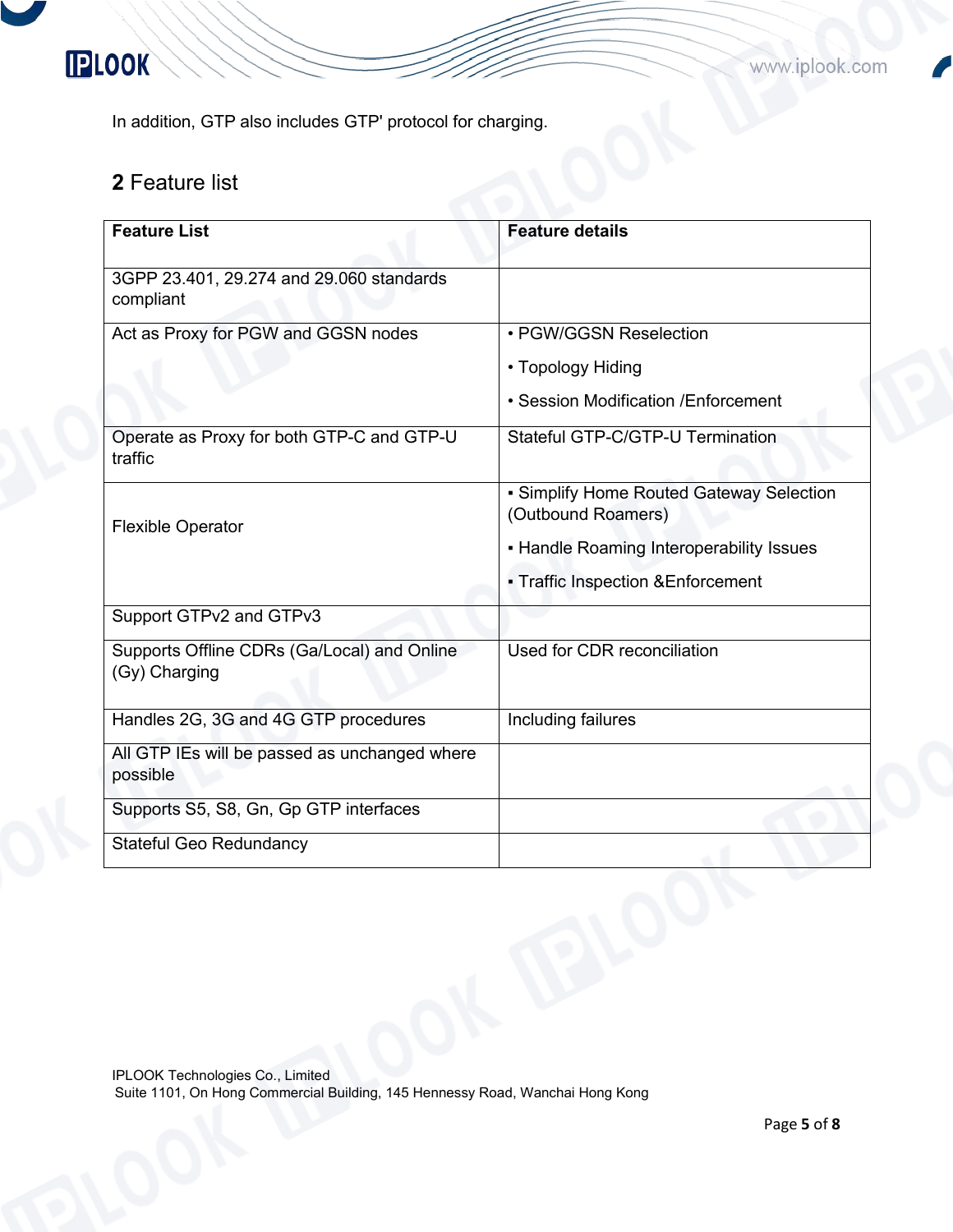**PLOOK** 

www.iplook.com

## <span id="page-6-0"></span>**3 Deployment**

#### <span id="page-6-1"></span>**3.1 Redundancy**

Single PGW/GGSN node provide 5 Gbps data throughput and 50k+ subscribers.



*Figure* <sup>1</sup>*: GTP-Proxy Redundancy*

#### <span id="page-6-2"></span>**3.2 Multi MNO and MVNO**

- IPLOOK GTP Router provides interoperation between multi MNO and multi MVNO.
- It supports GTPv2 and GTPv3.

IPLOOK Technologies Co., Limited Suite 1101, On Hong Commercial Building, 145 Hennessy Road, Wanchai Hong Kong